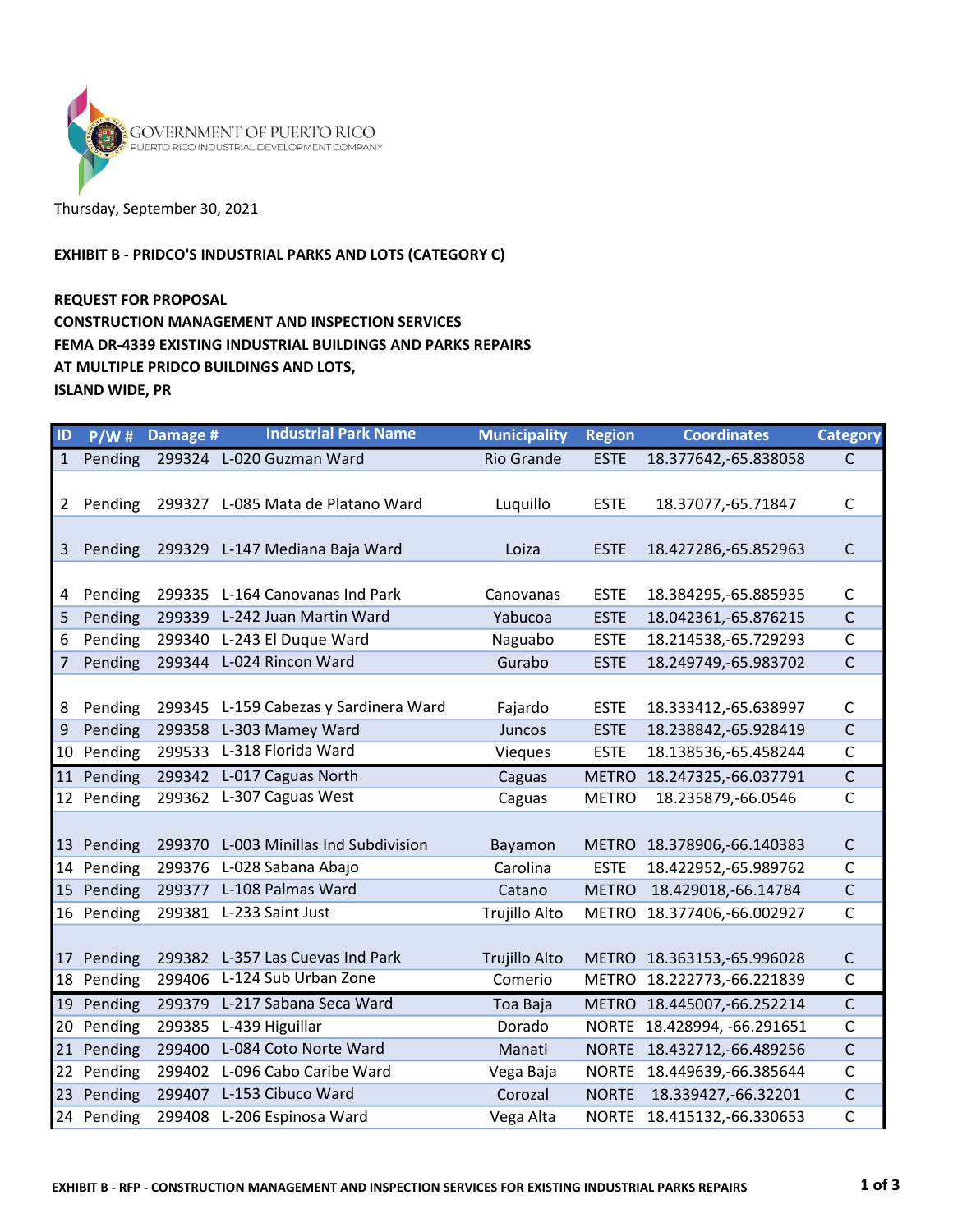

# Thursday, September 30, 2021

#### EXHIBIT B - PRIDCO'S INDUSTRIAL PARKS AND LOTS (CATEGORY C)

### REQUEST FOR PROPOSAL CONSTRUCTION MANAGEMENT AND INSPECTION SERVICES FEMA DR-4339 EXISTING INDUSTRIAL BUILDINGS AND PARKS REPAIRS AT MULTIPLE PRIDCO BUILDINGS AND LOTS, ISLAND WIDE, PR

| ID              | P/W#       | Damage # | <b>Industrial Park Name</b>     | <b>Municipality</b> | <b>Region</b> | <b>Coordinates</b>         | <b>Category</b> |
|-----------------|------------|----------|---------------------------------|---------------------|---------------|----------------------------|-----------------|
|                 | 25 Pending |          | 299409 L-224 Honduras Ward      | <b>Barranquitas</b> |               | NORTE 18.182516,-66.293155 | $\mathsf{C}$    |
|                 |            |          |                                 |                     |               |                            |                 |
| 26              | Pending    | 299413   | L-413 Morovis Norte Ward        | <b>Morovis</b>      | <b>NORTE</b>  | 18.335896, -66.415908      | $\mathsf C$     |
| 27 <sub>2</sub> | Pending    |          | 299419 L-065 Zeno Gandia        | Arecibo             | <b>NORTE</b>  | 18.460543,-66.739811       | $\mathsf{C}$    |
|                 |            |          |                                 |                     |               |                            |                 |
| 28              | Pending    |          | 299428 L-102 Mora Guerrero Ward | Isabela             | <b>NORTE</b>  | 18.480967,-67.029473       | $\mathsf{C}$    |
| 29              | Pending    | 299430   | L-111 Cacao Ward                | Quebradillas        | <b>NORTE</b>  | 18.468282,-66.93781        | $\mathsf{C}$    |
| 30              | Pending    |          | 299432 L-253 Aguada West        | Aguada              | <b>OESTE</b>  | 18.38216,-67.194953        | $\mathsf{C}$    |
|                 | 31 Pending |          | 299434 L-297 Puente Ward        | Camuy               | <b>NORTE</b>  | 18.481105,-66.852688       | $\mathsf{C}$    |
|                 |            |          |                                 |                     |               |                            |                 |
| 32              | Pending    |          | 299435 L-311 Pueblo-Moca Oeste  | Moca                | <b>OESTE</b>  | 18.395902,-67.120921       | $\mathsf{C}$    |
| 33              | Pending    |          | 299436 L-350 Santana Ward       | Arecibo             | <b>NORTE</b>  | 18.44778, -66.656406       | $\mathsf C$     |
| 34              | Pending    |          | 299472 L-279 Montaña Ind Area   | Aguadilla           | <b>OESTE</b>  | 18.449529, -67.139776      | $\mathsf{C}$    |
|                 |            |          |                                 |                     |               |                            |                 |
|                 | 35 Pending |          | 299473 L-346 San Antonio Award  | Aguadilla           | <b>OESTE</b>  | 18.494458,-67.100717       | $\mathsf C$     |
| 36              | Pending    |          | 299439 L-122 Pedemales          | Cabo Rojo           | <b>OESTE</b>  | 18.077318,-67.150387       | $\mathsf{C}$    |
| 37              | Pending    |          | 299468 L-130 Foreign Zone       | Mayaguez            | <b>OESTE</b>  | 18.161395, -67.150719      | $\mathsf C$     |
| 38              | Pending    | 299477   | L-049 Retiro Ward               | San German          | <b>OESTE</b>  | 18.077159,-67.029063       | $\mathsf{C}$    |
| 39              | Pending    |          | 299478 L-141-2 Carenero         | Guanica             | <b>OESTE</b>  | 17.977056,-66.903743       | $\mathsf{C}$    |
| 40              | Pending    |          | 299479 L-141-3 Carenero         | Guanica             | <b>OESTE</b>  | 17.979298, -66.905847      | $\mathsf{C}$    |
| 41              | Pending    |          | 299483 L-271 Jácana Ward        | Yauco               | <b>SUR</b>    | 18.032983, -66.843531      | $\overline{C}$  |
| 42              | Pending    | 299485   | L-374 Rayo                      | Sabana Grande       | <b>OESTE</b>  | 18.06916, -66.962491       | C               |
| 43              | Pending    |          | 299488 L-428 Quebradas          | Guayanilla          | <b>SUR</b>    | 18.037860, -66.800058      | $\mathsf{C}$    |
| 44              | Pending    | 299489   | L-241 Santa Barbara             | Jayuya              | <b>SUR</b>    | 18.216652,-66.599266       | $\mathsf{C}$    |
| 45              | Pending    | 299492   | L-027 Canas                     | Ponce               | <b>SUR</b>    | 17.994056, -66.617199      | $\mathsf{C}$    |
| 46              | Pending    |          | 299493 L-050 Canas              | Ponce               | <b>SUR</b>    | 18.011441,-66.637407       | $\mathsf{C}$    |
| 47              | Pending    |          | 299494 L-080 Ponce West         | Ponce               | <b>SUR</b>    | 17.987726,-66.654955       | $\mathsf C$     |
| 48              | Pending    | 299499   | L-306 Sabanetas                 | Ponce               | <b>SUR</b>    | 18.007095,-66.584707       | $\mathsf C$     |
| 49              | Pending    |          | 299503 L-165 Zona Urbana        | Guayama             | <b>SUR</b>    | 17.969577, -66.110029      | $\mathsf C$     |
|                 | 50 Pending |          | 299504 L-221 Palmas             | Arroyo              | <b>SUR</b>    | 17.97489,-66.056242        | $\mathsf{C}$    |